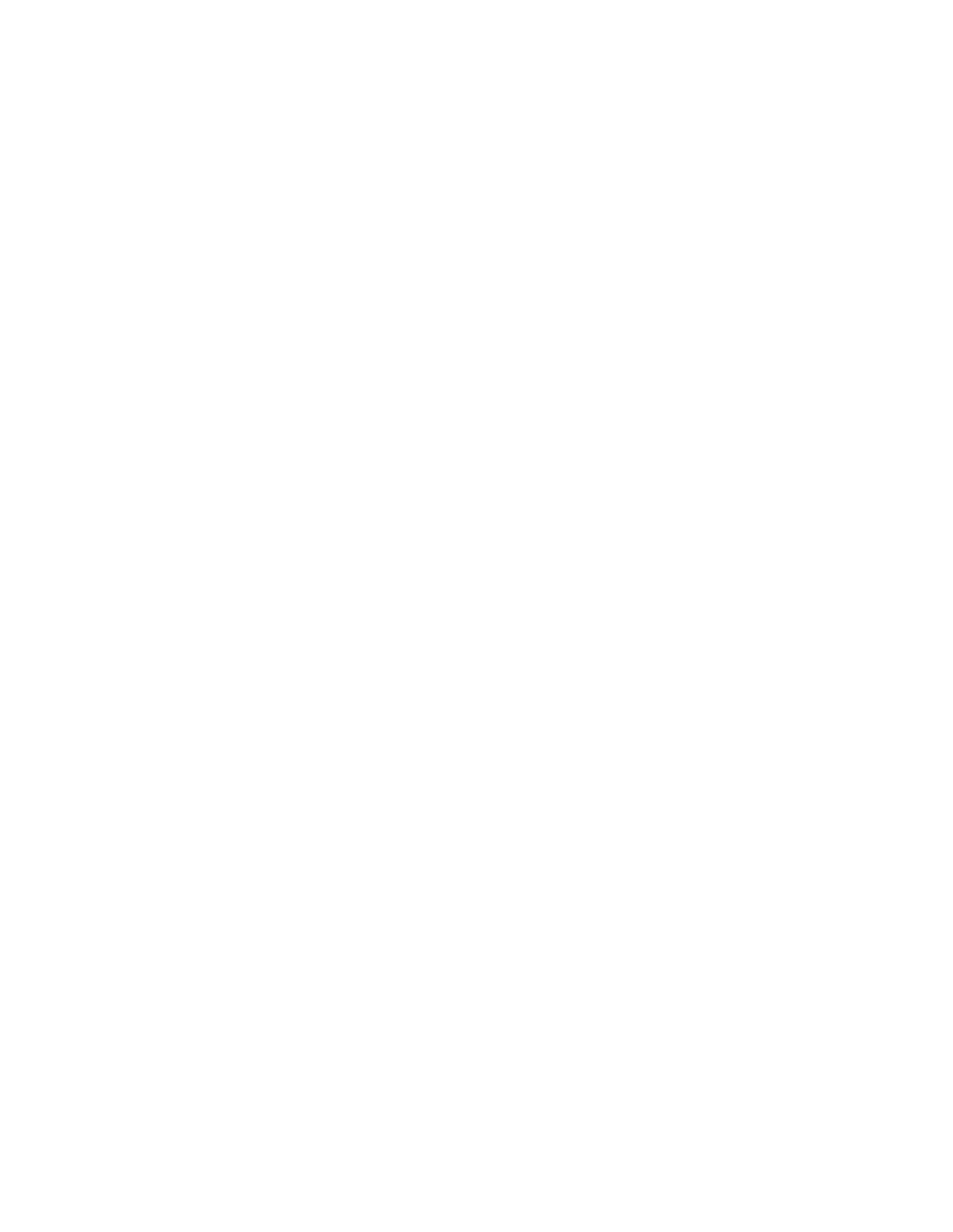





# 14. Contributions to Outside Agencies

| <b>Table of Contents</b>                                                            |     |
|-------------------------------------------------------------------------------------|-----|
| Contributions to Outside Agencies - Expenditure Summary Fiscal Years 2020 -<br>2023 | 361 |
| Contributions to Outside Agencies - Fiscal Years 2022 - 2023                        | 363 |
| Contributions to Outside Agencies - Host Department Index                           | 365 |

This section includes a list agencies currently being funded. Also included is an explanation of any major increases or decreases in funding.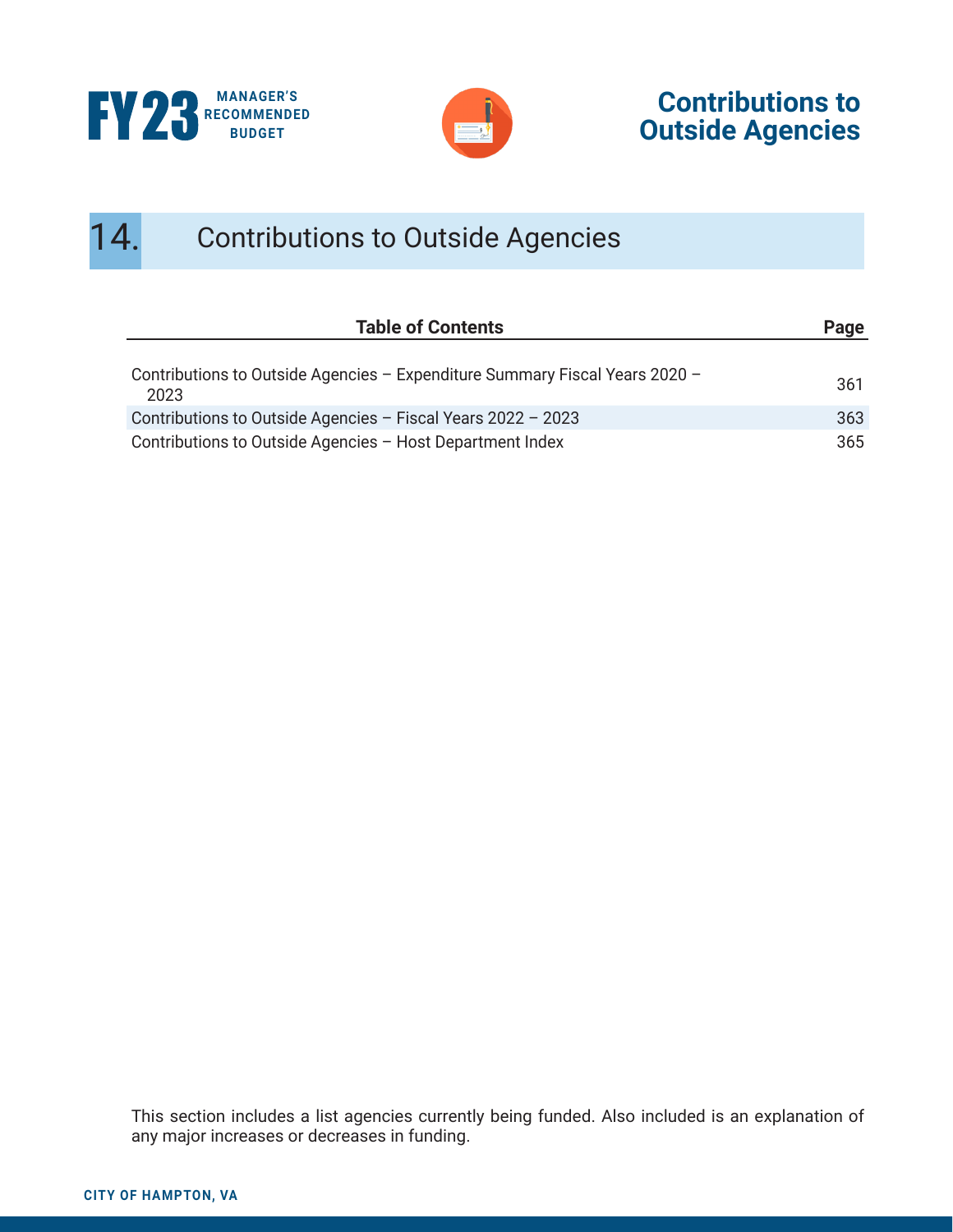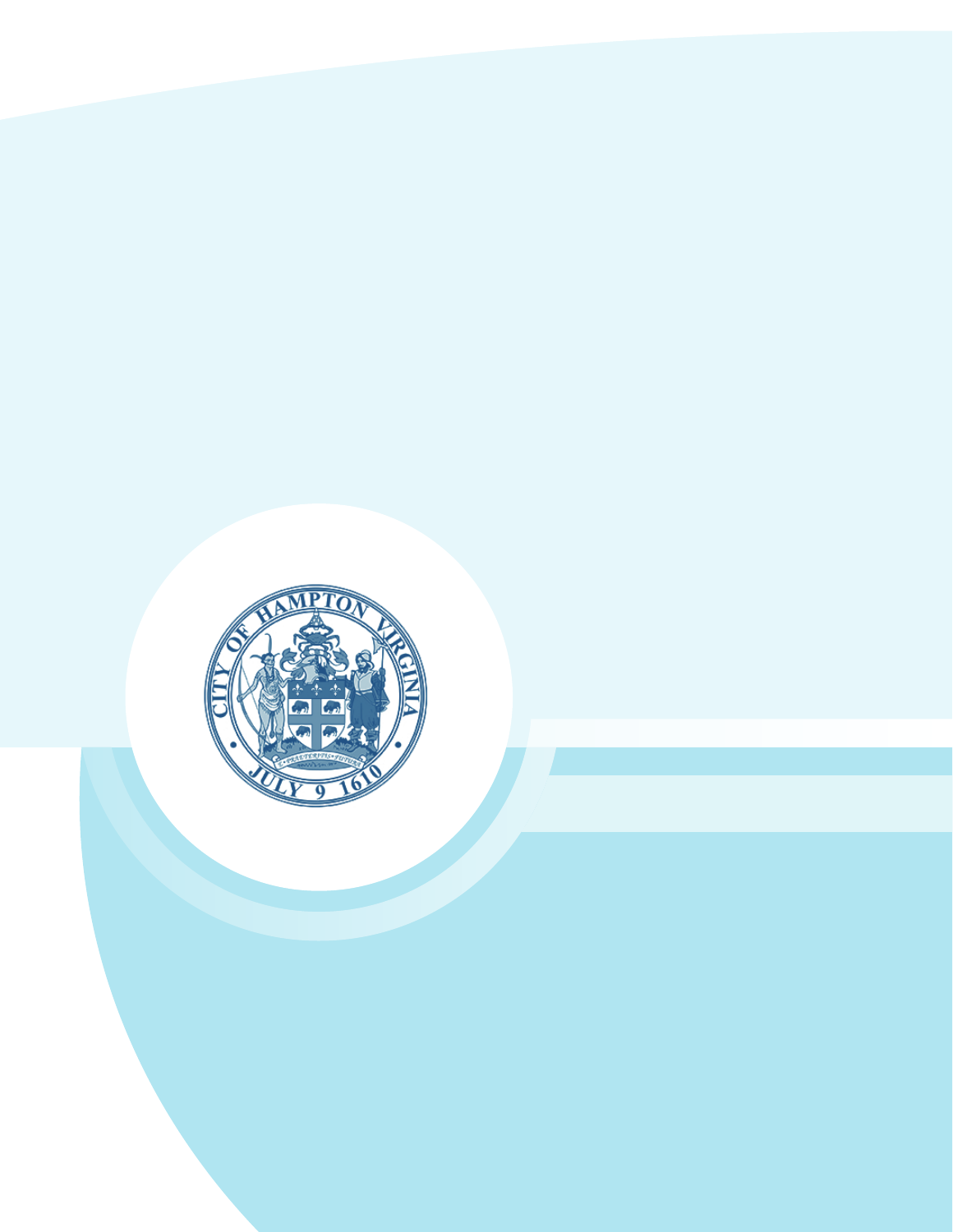



# **Contributions to Outside Agencies – Expenditure Summary**

### Mission

Contributions to Outside Agencies consists of four groups of agencies that the City sponsors. Each group contains multiple agencies or organizations.

| Departmental Breakdown         |                       |                       |                       |                         |                       |                         |
|--------------------------------|-----------------------|-----------------------|-----------------------|-------------------------|-----------------------|-------------------------|
| <b>Departments</b>             | 2020<br><b>Actual</b> | 2021<br><b>Actual</b> | 2022<br><b>Budget</b> | 2022<br><b>Adjusted</b> | 2023<br><b>Budget</b> | Increase/<br>(Decrease) |
| <b>Capital Campaigns</b>       | 40,000                | 40,000                | 40,000                | 40,000                  | 0                     | (40,000)                |
| Dues, Memberships and Grants   | 1,079,660             | 1,010,551             | 1,257,549             | 1,257,549               | 1,344,632             | 87,083                  |
| <b>Organizational Support</b>  | 11,929,636            | 12,151,129            | 12,964,462            | 12,964,462              | 13,302,864            | 338,402                 |
| <b>Tax Based Contributions</b> | 6,144,152             | 6,325,618             | 9,002,840             | 9,002,840               | 9,811,589             | 808,749                 |
| <b>Grand Total</b>             | 19,193,448            | 19,527,298            | 23,264,851            | 23,264,851              | 24.459.085            | 1,194,234               |

### Percentage of Team's FY 2023 Budget

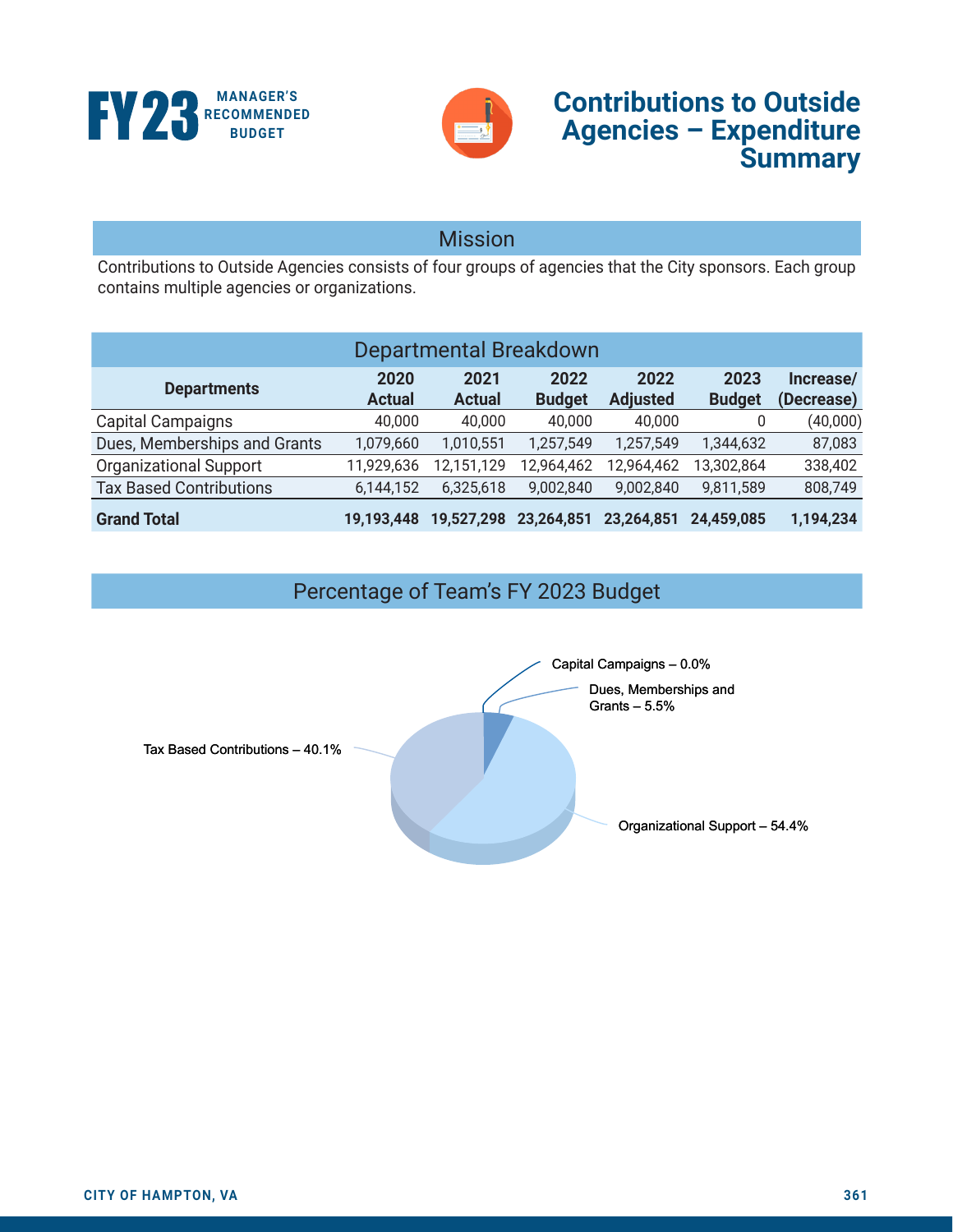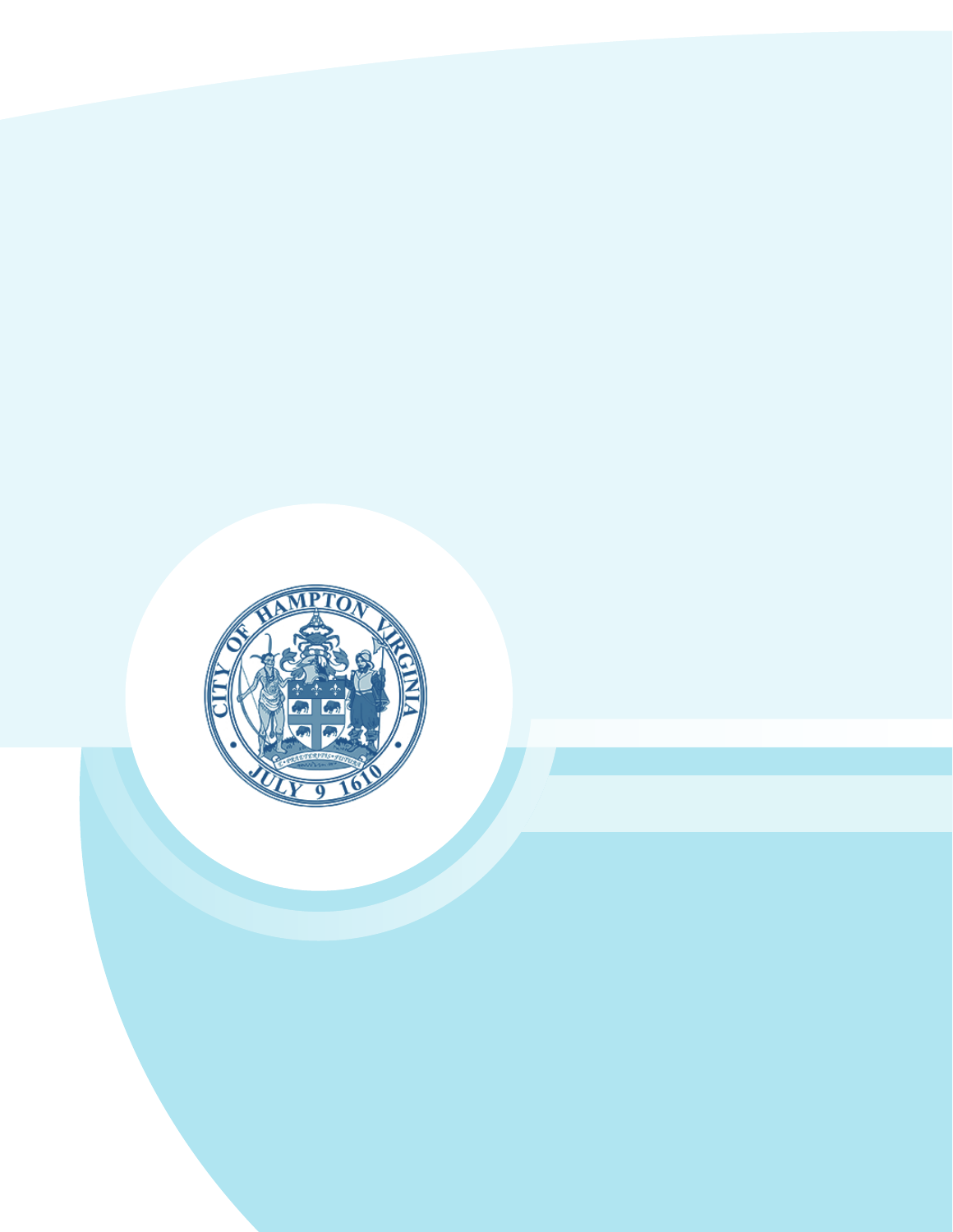



## **Contributions to Outside Agencies – FY22 – FY23**

### **Agency Relations Support**

The agencies that provide direct City support to Hampton citizens fall under the category of "Agency Relations" and are located within the business team of their respective "host" department. Please refer to the "Host Department Index" within this tab.

| <b>Capital Campaign</b>                                             | <b>FY22</b><br><b>Budget</b> | <b>FY23</b><br><b>Budget</b> | Increase/<br>(Decrease)   |
|---------------------------------------------------------------------|------------------------------|------------------------------|---------------------------|
| YMCA <sup>(1)</sup>                                                 | 40,000                       | $\mathbf 0$                  | (40,000)                  |
| <b>Subtotal Capital Campaign</b>                                    | 40,000                       | $\mathbf{0}$                 | $\mathbf{0}$              |
| <b>Dues, Memberships and Grants</b>                                 | <b>FY22</b><br><b>Budget</b> | <b>FY23</b><br><b>Budget</b> | Increase/<br>(Decrease)   |
| Alliance for Innovation                                             | 7,650                        | 7,650                        | <sup>0</sup>              |
| Grant Matching Funds <sup>(2)</sup>                                 | 736,061                      | 811,075                      | 75,014                    |
| Hampton Roads Alliance <sup>(3)</sup>                               | 158,722                      | 158,722                      | 0                         |
| <b>Hampton Roads Planning District Commission</b>                   | 180,361                      | 180,361                      | $\boldsymbol{0}$          |
| Hampton Roads Military and Federal Facilities                       | 69,313                       | 69,313                       | $\boldsymbol{0}$          |
| <b>National Civic League</b>                                        | 275                          | 275                          | $\boldsymbol{0}$          |
| <b>National League of Cities</b>                                    | 11,287                       | 11,287                       | $\Omega$                  |
| Virginia First Cities                                               | 31,001                       | 30,987                       | (14)                      |
| Virginia Institute of Government                                    | 0                            | 10,000                       | 10,000                    |
| Virginia Municipal League                                           | 37,879                       | 39,962                       | 2,083                     |
| Virginia Peninsula Chamber of Commerce                              | 25,000                       | 25,000                       | <sup>0</sup>              |
| <b>Subtotal Dues, Memberships and Grants</b>                        | 1,257,549                    | 1,344,632                    | 87,083                    |
|                                                                     | <b>FY22</b>                  | <b>FY23</b>                  | Increase/                 |
|                                                                     |                              |                              |                           |
| <b>Organizational Support</b>                                       | <b>Budget</b>                | <b>Budget</b>                | (Decrease)                |
| Downtown Hampton Development Partnership                            | 180,260                      | 180,260                      | 0                         |
| Eastern Virginia Medical School                                     | 83,313                       | 83,313                       | $\mathbf 0$               |
| Hampton Cup Regatta                                                 | 20,000                       | 20,000                       | $\boldsymbol{0}$          |
| Hampton Housing Venture Rehabilitation Loan                         | 100,000                      | 100,000                      | $\boldsymbol{0}$          |
| Hampton Military Affairs Committee                                  | 15,000                       | 15,000                       | $\pmb{0}$                 |
| Hampton Redevelopment and Housing Authority                         | 615,458                      | 615,458                      | $\Omega$                  |
| Hampton Roads Regional Jail                                         | 5,466,345                    | 5,716,345                    | 250,000                   |
| <b>Hampton Roads Transit</b>                                        | 4,888,440                    | 4,968,440                    | 80,000                    |
| Hampton Roads Workforce Council <sup>(4)</sup>                      | 74,435                       | 74,435                       | 0                         |
| "Love Your City" Grant Program                                      | 30,000                       | 30,000                       | 0                         |
| Peninsula Alcohol Safety Action Program                             | 20,000                       | 20,000                       | $\overline{0}$            |
| Peninsula Regional Animal Shelter                                   | 996,932                      | 944,334                      | (52, 598)                 |
| Peninsula Stadium Authority                                         | 99,500                       | 160,500                      | 61,000                    |
| <b>Sister Cities</b>                                                | 7,000                        | 7,000                        | 0                         |
| Small Business Development Center of Hampton Roads                  | 10,000                       | 10,000                       | $\boldsymbol{0}$          |
| Virginia Peninsula Community College (TNCC) - Workforce Development |                              |                              |                           |
| Center                                                              | 86,889                       | 86,889                       | 0                         |
| Virginia Peninsula Commission on Homelessness                       | 33,890                       | 33,890                       | $\mathbf{0}$              |
| Virginia Air and Space Center and Co-Op Advertising                 | 237,000                      | 237,000                      | $\overline{0}$<br>338,402 |

(1) FY22 was the final year of a fifteen year funding commitment to the YMCA.<br>(2) For a more detail listing of recurring City grants, please refer to Tab 23, "Special Revenue Funds."<br>(3) Hampton Roads Alliance - formerly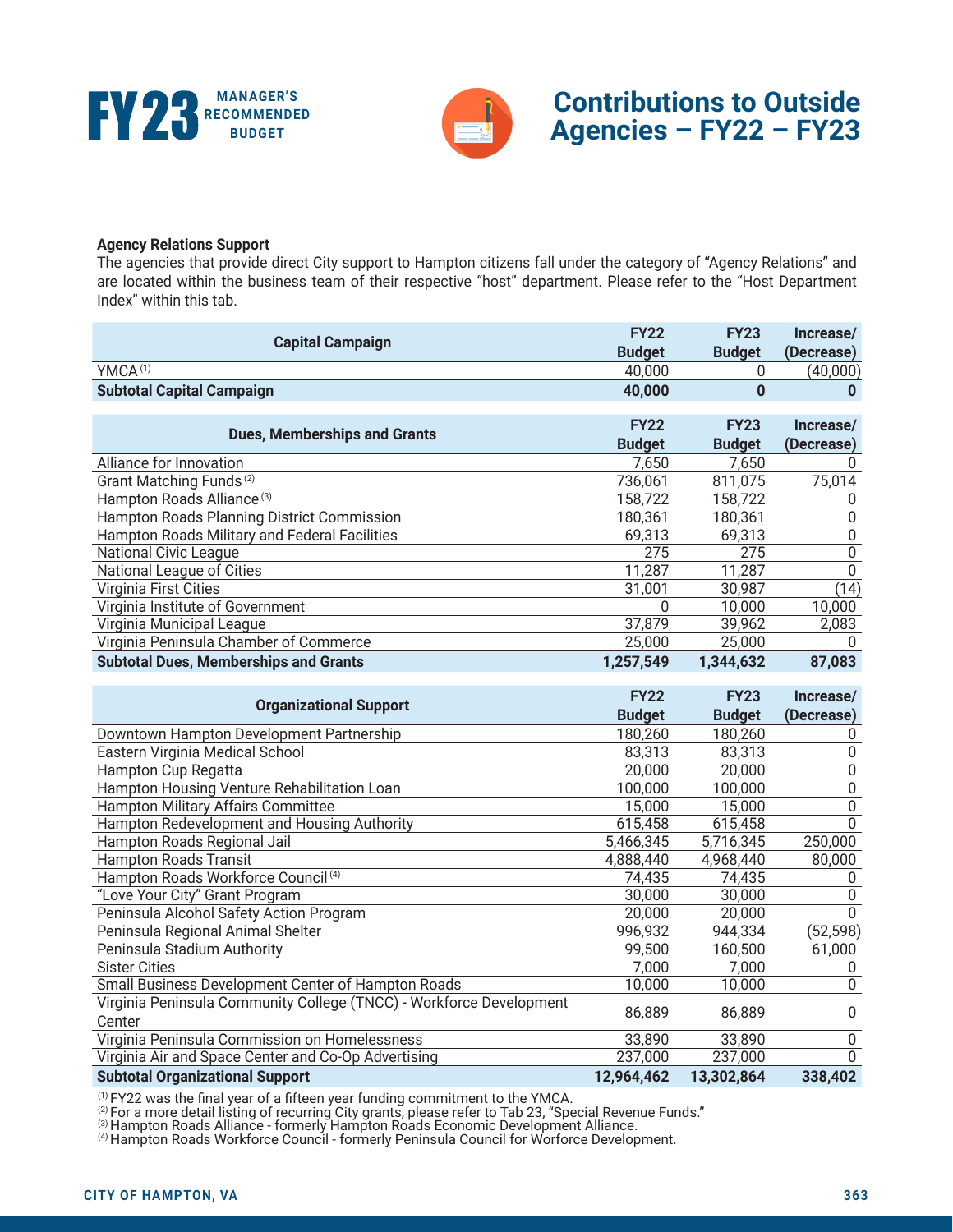



# **Contributions to Outside Agencies – FY22 – FY23**

| <b>Tax Based Contributions</b>                                                             | <b>FY22</b>   | <b>FY23</b>   | Increase/  |
|--------------------------------------------------------------------------------------------|---------------|---------------|------------|
|                                                                                            | <b>Budget</b> | <b>Budget</b> | (Decrease) |
| Coliseum Central Business Improvement District ("BID")                                     | 1,235,582     | 1,425,287     | 189,705    |
| Downtown Business Improvement District ("BID")                                             | 364,812       | 504,941       | 140,129    |
| Elizabeth Lakes Special Assessment                                                         | 50,134        | 59,349        | 9,215      |
| H20 Community Development Authority ("CDA") - Special Assessment                           | 336,000       | 336,000       | 0          |
| Peninsula Town Center ("PTC") Community Development Authority<br>('CDA")                   | 4,377,463     | 4,377,463     | $\Omega$   |
| Peninsula Town Center ("PTC") Community Development Authority<br>("CDA") Incremental Taxes | 2,638,849     | 3,108,549     | 469,700    |
| <b>Subtotal Tax Based Contributions</b>                                                    | 9,002,840     | 9,811,589     | 808,749    |
|                                                                                            |               |               |            |

### **Grand Total: General Fund Contributions 23,264,851 24,459,085 1,194,234**

### *Budget Note:*

The increase in **Dues, Memberships and Grant Match** is attributed to the projected funding requirement for grant cash matches along with required increases in organizational membership dues.

The changes in **Organizational Support** are attributed to increases in the City's use-based contributions to regional entities such as the Hampton Roads Regional Jail Authority and Hampton Roads Transit. Moreover, increased funds have been granted to the Peninsula Stadium Authority for on-going maintenance support. These increases were partially offset by a decrease in the required contribution for the Peninsula Regional Animal Shelter.

The **Tax-Based Contributions** are pass through funds with identical revenues reflected in the revenue estimates. There is no impact to the City's budget. The decrease represents a decrease in assessment for the City's and the Business Improvement District's ("BIDs") share of the self-imposed assessment for various capital improvements.

| <b>Contributions from Solid Waste Management Fund</b><br>Hampton Clean City Commission | <b>FY22</b><br><b>Budget</b><br>47,963 | <b>FY23</b><br><b>Budget</b><br>47.963 | Increase/<br>(Decrease) |
|----------------------------------------------------------------------------------------|----------------------------------------|----------------------------------------|-------------------------|
| <b>Contributions from the Stormwater Management Fund</b>                               | <b>FY22</b><br><b>Budget</b>           | <b>FY23</b><br><b>Budget</b>           | Increase/<br>(Decrease) |
| Hampton Clean City Commission                                                          | 47,963                                 | 47,963                                 |                         |
| <b>Grand Total: Non-General Fund Contributions</b>                                     | 95,926                                 | 95,926                                 |                         |

### *Budget Note:*

The Solid Waste and Stormwater contributions to the Clean City Commission was kept level in anticipation of the Commission receiving additional grant awards to help offset their operating budget.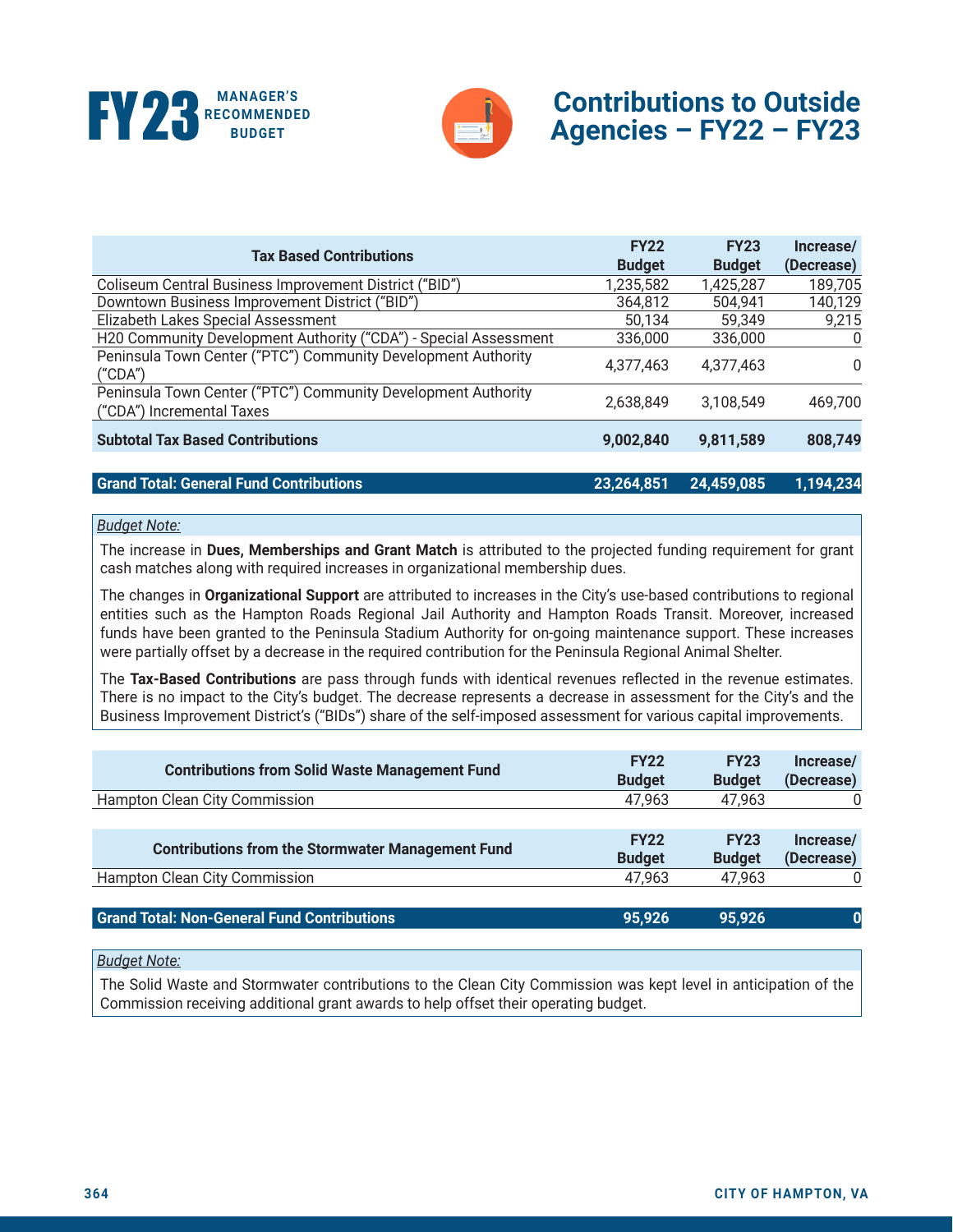



## **Contributions to Outside Agencies: Host Department Index**

The agencies listed below are paired with the "host" departments of Economic Development, Human Services -Social Services and Parks, Recreation and Leisure Services – Recreation Division to help oversee the service delivery activities that are funded or otherwise support by the City. Funding for these agencies reside in Contributions to Outside Agencies unless otherwise noted.

|                                                                     | <b>FY23</b><br><b>Funding</b> | <b>Host Department</b>     |
|---------------------------------------------------------------------|-------------------------------|----------------------------|
| Alternatives Incorporated                                           | 75,000                        | <b>Social Services</b>     |
| Center for Child and Family Services                                | 16,974                        | <b>Social Services</b>     |
| Children's Services Act for At-Risk Youth and Families*             | 1,778,323                     | <b>Social Services</b>     |
| Children's Hospital of the King's Daughters - Child Advocacy Center | 20,581                        | <b>Social Services</b>     |
| Boys and Girls Club of the Virginia Peninsula                       | 50,000                        | <b>Recreation Division</b> |
| Downtown Hampton Child Development Center                           | 165,500                       | <b>Social Services</b>     |
| Foodbank of the Virginia Peninsula                                  | 30,729                        | <b>Social Services</b>     |
| Hampton-Newport News Community Services Board                       | 1,637,527                     | <b>Social Services</b>     |
| Behavioral Health Docket Coordinator                                | 60,000                        | <b>Social Services</b>     |
| Drug Court Program                                                  | 94,500                        | <b>Social Services</b>     |
| Veterans Drug Court Program                                         | 60,000                        | <b>Social Services</b>     |
| Hampton Roads Community Action Program                              | 50,000                        | <b>Social Services</b>     |
| Insight Enterprises, Inc.                                           | 26,190                        | <b>Social Services</b>     |
| <b>Marching Elites</b>                                              | 25,000                        | <b>Recreation Division</b> |
| Mayor's Committee for People with Disabilities                      | 15,400                        | <b>Social Services</b>     |
| Partnership for a New Phoebus**                                     | 40,000                        | Economic<br>Development    |
| Phoebus Events, LLC**                                               | 20,000                        | Economic<br>Development    |
| Peninsula Agency on Aging, Inc.                                     | 45,848                        | <b>Social Services</b>     |
| The Denbigh House                                                   | 15,500                        | <b>Social Services</b>     |
| <b>Transitions</b>                                                  | 59,508                        | <b>Social Services</b>     |

\*Funding for Children's Services Act for At-Risk Youth and Families (CSA) is transferred out of the General Fund into

\*\*Funding for the Partnership for a New Phoebus and Phoebus Events are imbedded in the Economic Development's budget.